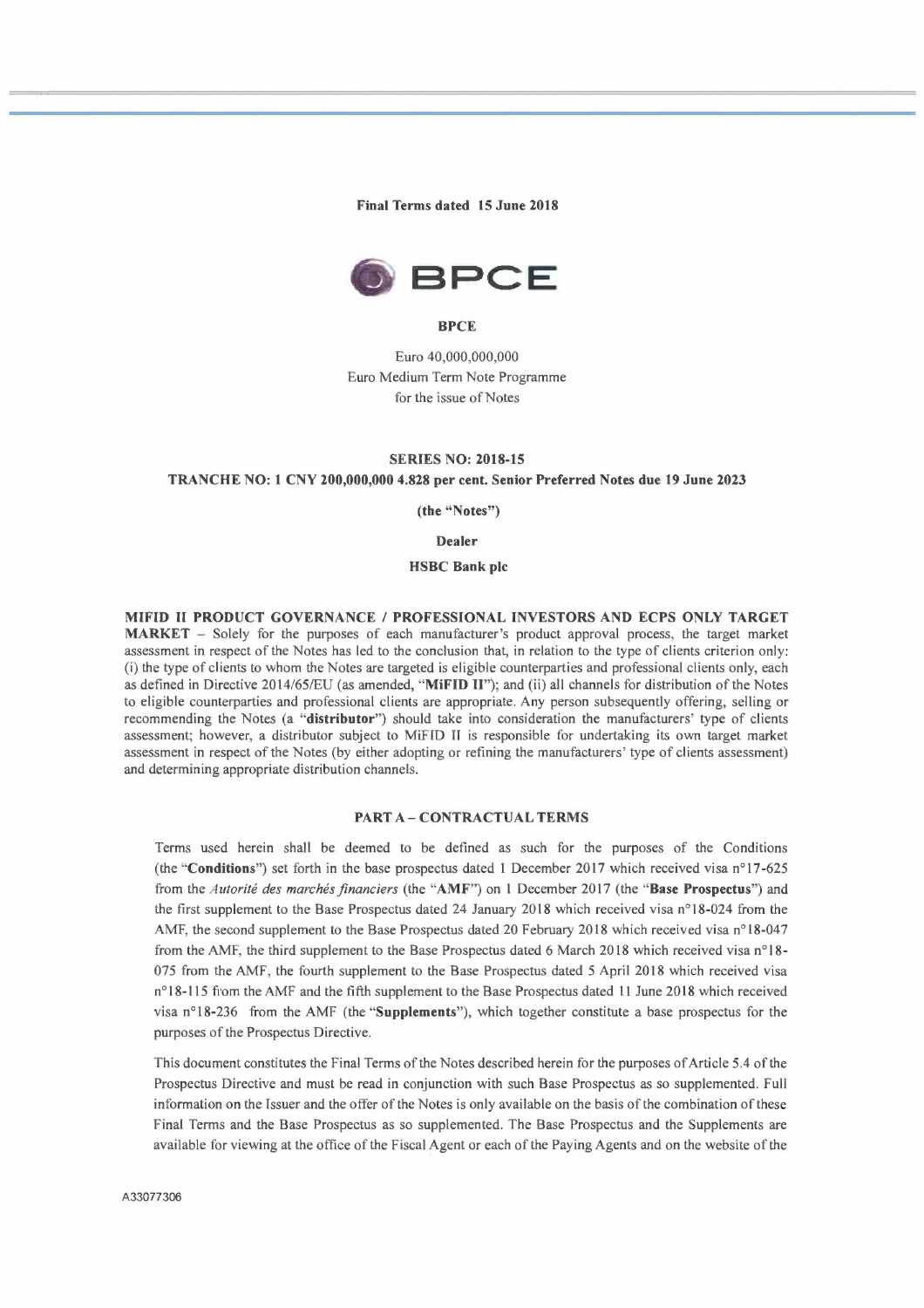AMF (www.amf-france.org) and copies may be obtained from BPCE, 50 avenue Pierre Mendès-France, 75013 Paris, France.

| 1  | Issuer:                   |                                                                          | <b>BPCE</b>                                                                                                                                                     |  |  |
|----|---------------------------|--------------------------------------------------------------------------|-----------------------------------------------------------------------------------------------------------------------------------------------------------------|--|--|
| 2  | (i)                       | Series Number:                                                           | $2018 - 15$                                                                                                                                                     |  |  |
|    | (ii)                      | Tranche Number:                                                          | 1                                                                                                                                                               |  |  |
| 3  |                           | Specified Currency or Currencies:                                        | References to "CNY" or ""Renminbi" are to the<br>lawful currency of the People's Republic of China                                                              |  |  |
| 4  |                           | Aggregate Nominal Amount:                                                |                                                                                                                                                                 |  |  |
|    | (i)                       | Series:                                                                  | CNY 200,000,000                                                                                                                                                 |  |  |
|    | (ii)                      | Tranche:                                                                 | CNY 200,000,000                                                                                                                                                 |  |  |
| 5  |                           | <b>Issue Price:</b>                                                      | 100 per cent. of the Aggregate Nominal Amount                                                                                                                   |  |  |
| 6  |                           | Specified Denomination:                                                  | CNY 1,000,000                                                                                                                                                   |  |  |
| 7  | (i)                       | Issue Date:                                                              | 19 June 2018                                                                                                                                                    |  |  |
|    | (ii)                      | Interest Commencement Date:                                              | <b>Issue Date</b>                                                                                                                                               |  |  |
| 8  |                           | <b>Interest Basis:</b>                                                   | 4.828 per cent. Fixed Rate                                                                                                                                      |  |  |
|    |                           |                                                                          | (further particulars specified below)                                                                                                                           |  |  |
| 9  | Maturity Date:            |                                                                          | 19 June 2023                                                                                                                                                    |  |  |
| 10 | Redemption Basis:         |                                                                          | Subject to any purchase and cancellation or early<br>redemption, the Notes will be redeemed on the<br>Maturity Date at 100 per cent. of their nominal<br>amount |  |  |
| 11 | Change of Interest Basis: |                                                                          | Not Applicable                                                                                                                                                  |  |  |
| 12 | Put/Call Options:         |                                                                          | Not Applicable                                                                                                                                                  |  |  |
| 13 | (i)                       | Status of the Notes:                                                     | Senior Preferred Notes                                                                                                                                          |  |  |
|    | (ii)                      | Dates of the corporate authorisations for<br>issuance of Notes obtained: | Decision of the <i>Directoire</i> of the Issuer dated<br>9 April 2018<br>and<br>decision<br>of<br>Mr.<br>Roland<br>Charbonnel, Director of Group Funding and    |  |  |

# **PROVISIONS RELATING TO INTEREST (IF ANY) PAYABLE**

| 14 |      | <b>Fixed Rate Note Provisions:</b> | Applicable                                                                                                            |  |  |
|----|------|------------------------------------|-----------------------------------------------------------------------------------------------------------------------|--|--|
|    | (1)  | Rate of Interest:                  | 4.828 per cent. <i>per annum</i> payable annually in<br>arrear on each Interest Payment Date                          |  |  |
|    | (ii) | Interest Payment Date(s):          | 19 June in each year commencing on 19 June 2019                                                                       |  |  |
|    |      | (iii) Fixed Coupon Amount:         | Rate of Interest x Specified Denomination x Day<br>Count Fraction per Note of CNY 1,000,000<br>Specified Denomination |  |  |

Investor Relations Department, dated 7 June 2018.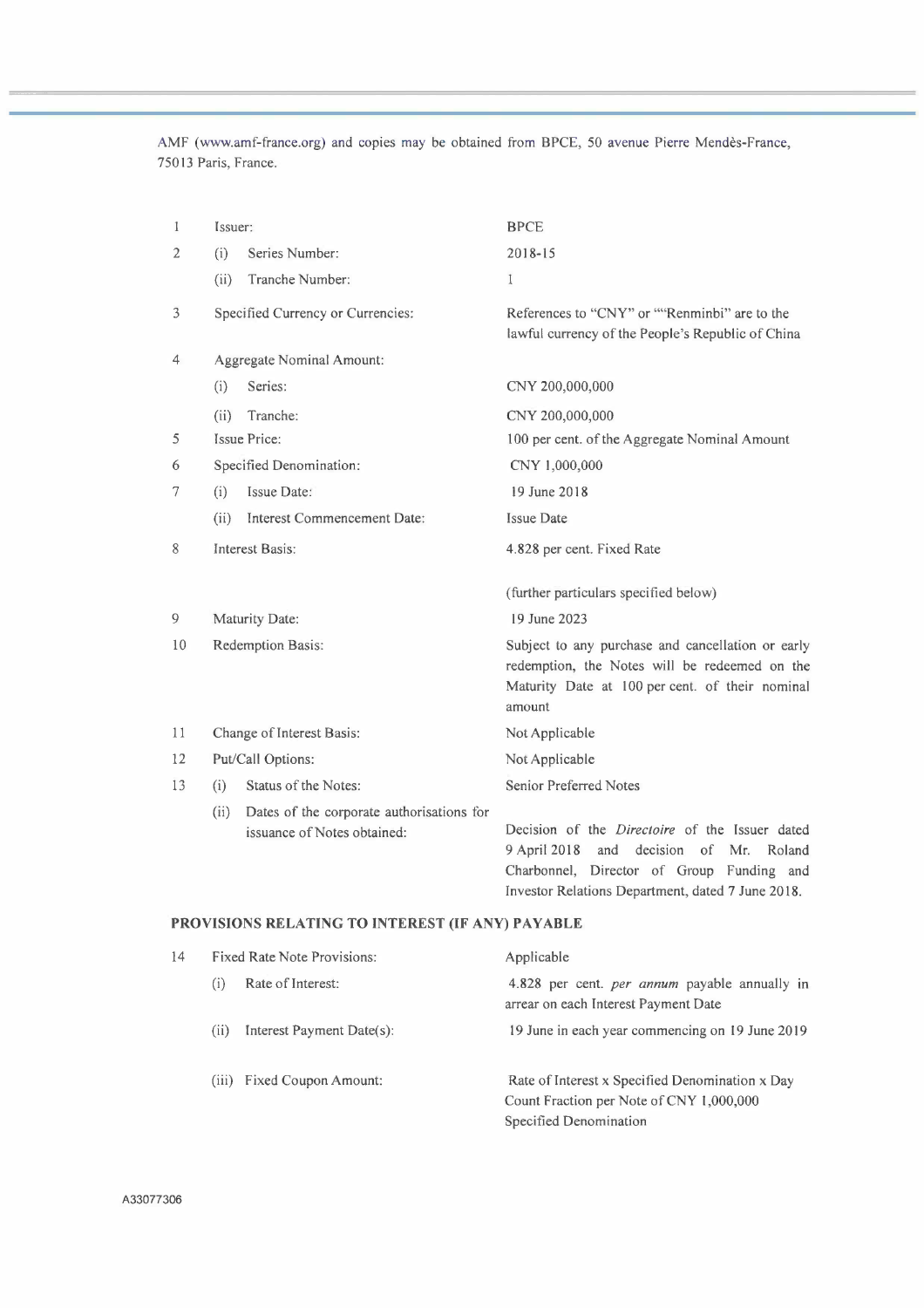|    | (iv) Broken Amount:                                                                                                                                                                                                                                                                                                 | Not Applicable                                                    |
|----|---------------------------------------------------------------------------------------------------------------------------------------------------------------------------------------------------------------------------------------------------------------------------------------------------------------------|-------------------------------------------------------------------|
|    | (v)<br>Day Count Fraction:                                                                                                                                                                                                                                                                                          | Actual/365 (Fixed) - Unadjusted                                   |
|    | (vi) Resettable:                                                                                                                                                                                                                                                                                                    | Not Applicable                                                    |
|    | (vii) Determination Dates:                                                                                                                                                                                                                                                                                          | Not Applicable                                                    |
|    | (viii) Business Day Convention:                                                                                                                                                                                                                                                                                     | Modified Following Business Day Convention                        |
|    | (ix) Payments on Non-Business Days:                                                                                                                                                                                                                                                                                 | As per the Conditions                                             |
| 15 | <b>Floating Rate Note Provisions</b>                                                                                                                                                                                                                                                                                | Not Applicable                                                    |
| 16 | Zero Coupon Note Provisions:                                                                                                                                                                                                                                                                                        | Not Applicable                                                    |
| 17 | Inflation Linked Interest Note Provisions:                                                                                                                                                                                                                                                                          | Not Applicable                                                    |
|    | <b>PROVISIONS RELATING TO REDEMPTION</b>                                                                                                                                                                                                                                                                            |                                                                   |
| 18 | Call Option:                                                                                                                                                                                                                                                                                                        | Not Applicable                                                    |
| 19 | Put Option:                                                                                                                                                                                                                                                                                                         | Not Applicable                                                    |
| 20 | MREL/TLAC Disqualification Event Call<br>Option:                                                                                                                                                                                                                                                                    | Applicable                                                        |
| 21 | Final Redemption Amount of each Note:                                                                                                                                                                                                                                                                               | CNY 1,000,000 per Note of CNY 1,000,000<br>Specified Denomination |
| 22 | Inflation Linked Notes - Provisions relating to<br>the Final Redemption Amount:                                                                                                                                                                                                                                     | Not Applicable                                                    |
| 23 | Early Redemption Amount:                                                                                                                                                                                                                                                                                            |                                                                   |
|    | Early Redemption Amount(s) of each<br>(i)<br>Senior Note payable on redemption upon<br>the occurrence of an MREL/TLAC<br>Disqualification Event (Condition 6(g)),<br>if applicable, a Withholding Tax Event<br>(Condition 6(i)(i)), a Gross Up Event<br>(Condition 6(i)(ii)) or for Illegality<br>(Condition 6(l)): | CNY 1,000,000 per Note of CNY 1,000,000<br>Specified Denomination |
|    | (ii) Early Redemption Amount(s) of each<br>Subordinated<br>Note<br>payable<br>on<br>redemption upon the occurrence of a<br>Capital Event (Condition 6(h)), a<br>Withholding Tax Event (Condition<br>$6(i)(i)$ , a Gross-Up Event (Condition<br>6(i)(ii)) or a Tax Deductibility Event<br>(Condition $6(i)(iii)$ ):  |                                                                   |
|    | (iii) Redemption<br>for<br>taxation<br>reasons<br>permitted on days others than Interest<br>Payment Dates (Condition 6(i)):                                                                                                                                                                                         | Not Applicable<br>Yes                                             |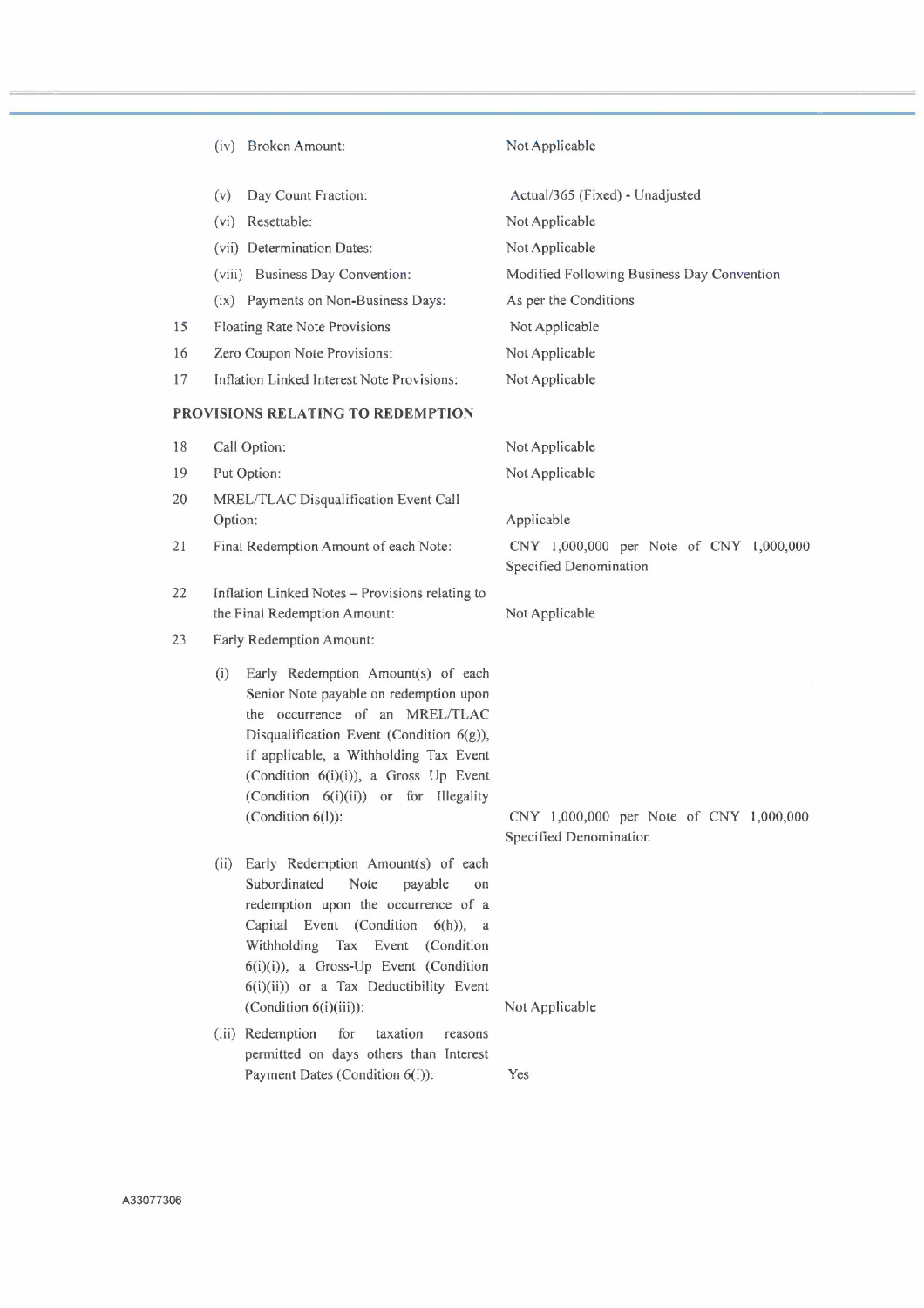|          |                                                                                                                         | (iv) Unmatured Coupons to become void<br>upon early redemption (Materialised<br>Bearer Notes only) (Condition 7(f)): | Not Applicable                                                                                                                                                                                                                            |
|----------|-------------------------------------------------------------------------------------------------------------------------|----------------------------------------------------------------------------------------------------------------------|-------------------------------------------------------------------------------------------------------------------------------------------------------------------------------------------------------------------------------------------|
|          |                                                                                                                         | <b>GENERAL PROVISIONS APPLICABLE TO THE NOTES</b>                                                                    |                                                                                                                                                                                                                                           |
| 24       |                                                                                                                         | Form of Notes:                                                                                                       | Dematerialised Notes                                                                                                                                                                                                                      |
|          | (i)                                                                                                                     | Form of Dematerialised Notes:                                                                                        | Bearer form (au porteur)                                                                                                                                                                                                                  |
|          | (ii)                                                                                                                    | Registration Agent:                                                                                                  | Not Applicable                                                                                                                                                                                                                            |
|          | (iii)                                                                                                                   | Temporary Global Certificate:                                                                                        | Not Applicable                                                                                                                                                                                                                            |
|          |                                                                                                                         | (iv) Applicable TEFRA exemption:                                                                                     | Not Applicable                                                                                                                                                                                                                            |
| 25       |                                                                                                                         | Financial Centre(s):                                                                                                 | Hong Kong, London, New York and TARGET                                                                                                                                                                                                    |
| 26<br>27 | Talons for future Coupons or Receipts to be<br>attached to Definitive Notes (and dates on<br>which such Talons mature): |                                                                                                                      | Not Applicable                                                                                                                                                                                                                            |
|          |                                                                                                                         | Details relating to Instalment Notes: amount of<br>each instalment, date on which each payment                       |                                                                                                                                                                                                                                           |
|          |                                                                                                                         | is to be made:                                                                                                       | Not Applicable                                                                                                                                                                                                                            |
| 28       |                                                                                                                         | Redenomination provisions:                                                                                           | Not Applicable                                                                                                                                                                                                                            |
| 29       |                                                                                                                         | Purchase in accordance with applicable French                                                                        |                                                                                                                                                                                                                                           |
|          |                                                                                                                         | laws and regulations:                                                                                                | Applicable                                                                                                                                                                                                                                |
| 30       | Consolidation provisions:                                                                                               |                                                                                                                      | Not Applicable                                                                                                                                                                                                                            |
| 31       |                                                                                                                         | Events of Default for Senior Preferred Notes                                                                         |                                                                                                                                                                                                                                           |
|          |                                                                                                                         | (Condition 9(a)):                                                                                                    | Not Applicable                                                                                                                                                                                                                            |
| 32       |                                                                                                                         | Meeting and Voting Provisions (Condition 11):                                                                        | Contractual Masse shall apply                                                                                                                                                                                                             |
|          |                                                                                                                         |                                                                                                                      | Name and address of the Representative:<br>MCM AVOCAT, Selarl d'avocats interbarreaux<br>inscrite au Barreau de Paris 10, rue de Sèze<br><b>75009 Paris</b><br>France<br>Represented by Maître Antoine Lachenaud, Co-<br>gérant - associé |
|          |                                                                                                                         |                                                                                                                      | Name and address of the alternate Representative:<br>Maître Philippe Maisonneuve<br>Avocat<br>10, rue de Sèze<br>75009 Paris<br>France<br>The Representative will receive a remuneration of<br>EUR 2,000 (excluding VAT) per year.        |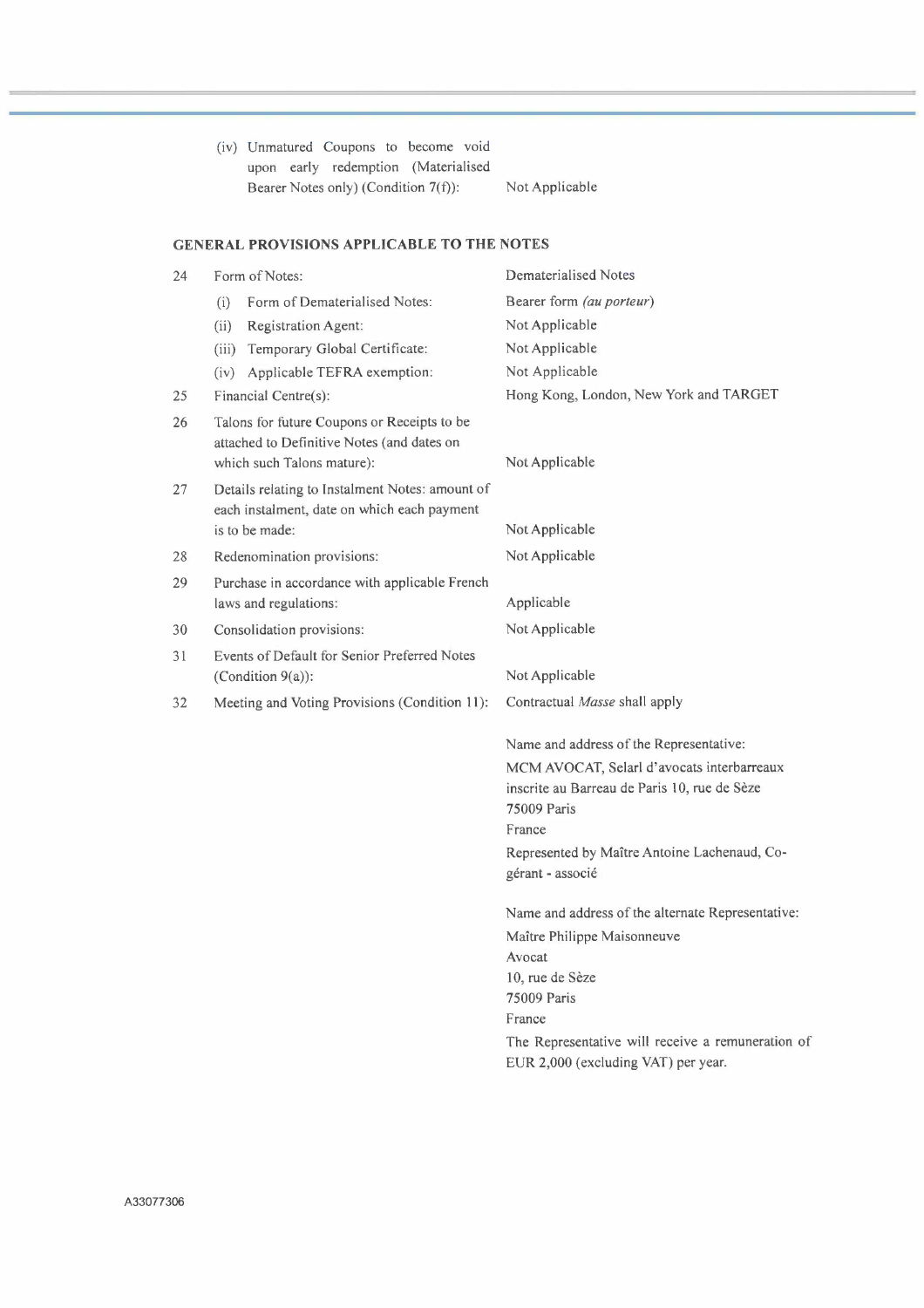# **RESPONSIBILITY**

The Issuer accepts responsibility for the information contained in these Final Terms.

Signed on behalf of BPCE

Duly represented by:

Mr. Roland Charbonnel, Director of Group Funding and Investor Relations Department

 $\overbrace{\phantom{aaaaa}}^{a}$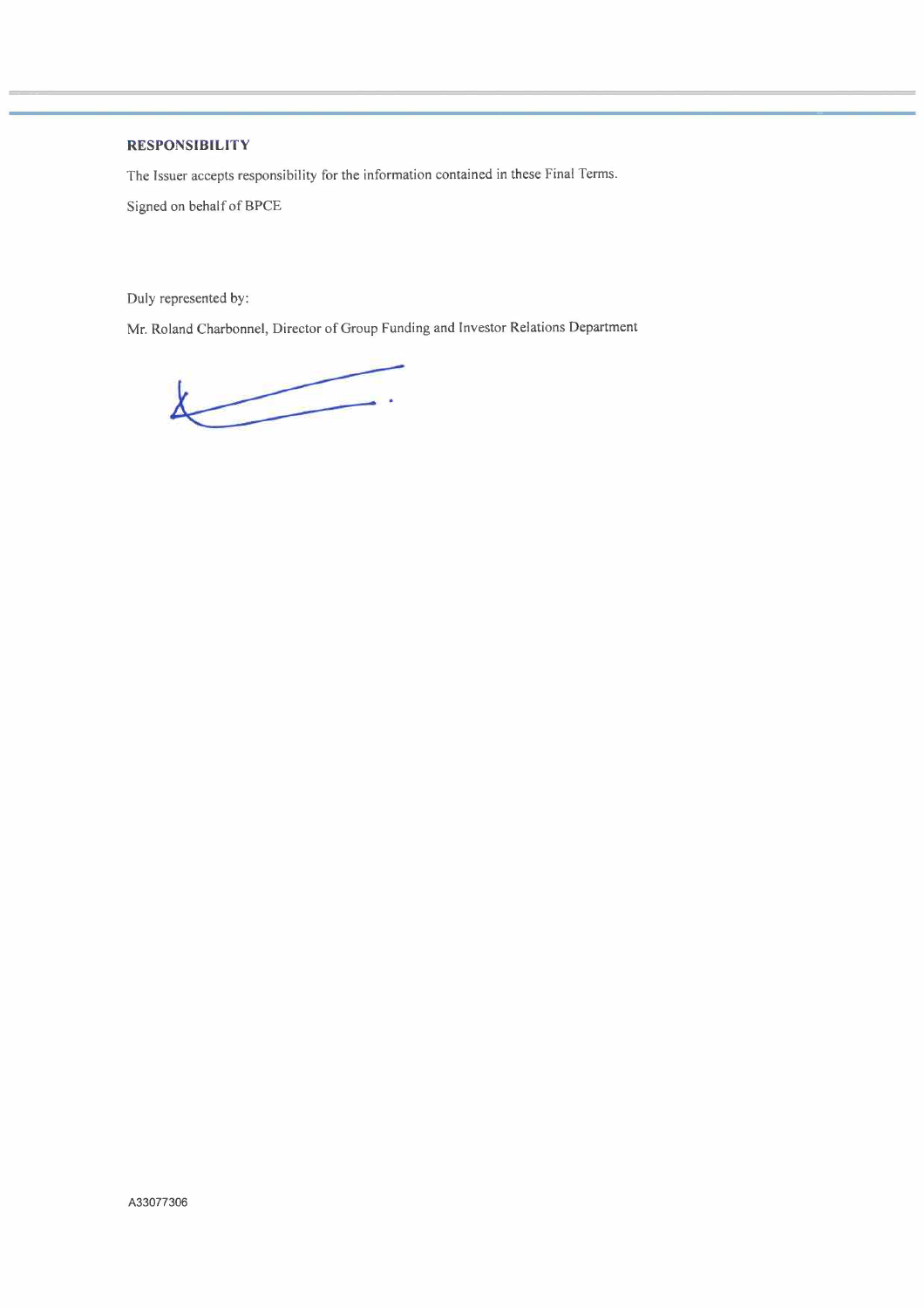# **PART B - OTHER INFORMATION**

#### **LISTING AND ADMISSION TO TRADING**   $\overline{1}$

| (i)  | Listing and Admission to<br>trading:                                     | Application has been made by the Issuer (or on its behalf) for the<br>Notes to be listed and admitted to trading on Euronext Paris with<br>effect from the Issue Date. |
|------|--------------------------------------------------------------------------|------------------------------------------------------------------------------------------------------------------------------------------------------------------------|
| (ii) | Estimate of total expenses<br>related to admission to trading: EUR 3,850 |                                                                                                                                                                        |

## 2 **RATINGS**

| Ratings: | The Notes to be issued are expected to be rated:              |  |  |  |  |
|----------|---------------------------------------------------------------|--|--|--|--|
|          | $S\&P:A$                                                      |  |  |  |  |
|          | S&P is established in the European Union and registered under |  |  |  |  |
|          | Regulation (EC) No 1060/2009 as amended.                      |  |  |  |  |

# 3 **INTERESTS OF NATURAL AND LEGAL PERSONS INVOLVED IN THE ISSUE**

Save as discussed in "Subscription and Sale", so far as the Issuer is aware, no person involved in the offer of the Notes has an interest material to the offer.

## 4 **YIELD**

Indication of yield: 4.828 per cent. per annum

The yield is calculated at the Issue Date on the basis of the Issue Price. It is not an indication of future yield.

# s **OPERATIONAL INFORMATION**

|   | ISIN:     |                                                                                                              | FR0013342672             |  |
|---|-----------|--------------------------------------------------------------------------------------------------------------|--------------------------|--|
|   |           | Common Code:                                                                                                 | 183804847                |  |
|   |           | Depositaries:                                                                                                |                          |  |
|   | (i)       | Euroclear France to act as<br>Central Depositary:                                                            | Yes                      |  |
|   | (ii)      | Depositary<br>Common<br>for<br>Euroclear and Clearstream:                                                    | Nο                       |  |
|   |           | Any clearing system(s) other than<br>Euroclear and Clearstream and the<br>relevant identification number(s): | Not Applicable           |  |
|   | Delivery: |                                                                                                              | Delivery free of payment |  |
|   |           | Names and addresses of additional<br>Paying Agent(s) (if any):                                               | Not Applicable           |  |
| 6 |           | <b>DISTRIBUTION</b>                                                                                          |                          |  |

| Method of distribution:<br>(i) | Non Syndicated |
|--------------------------------|----------------|
|--------------------------------|----------------|